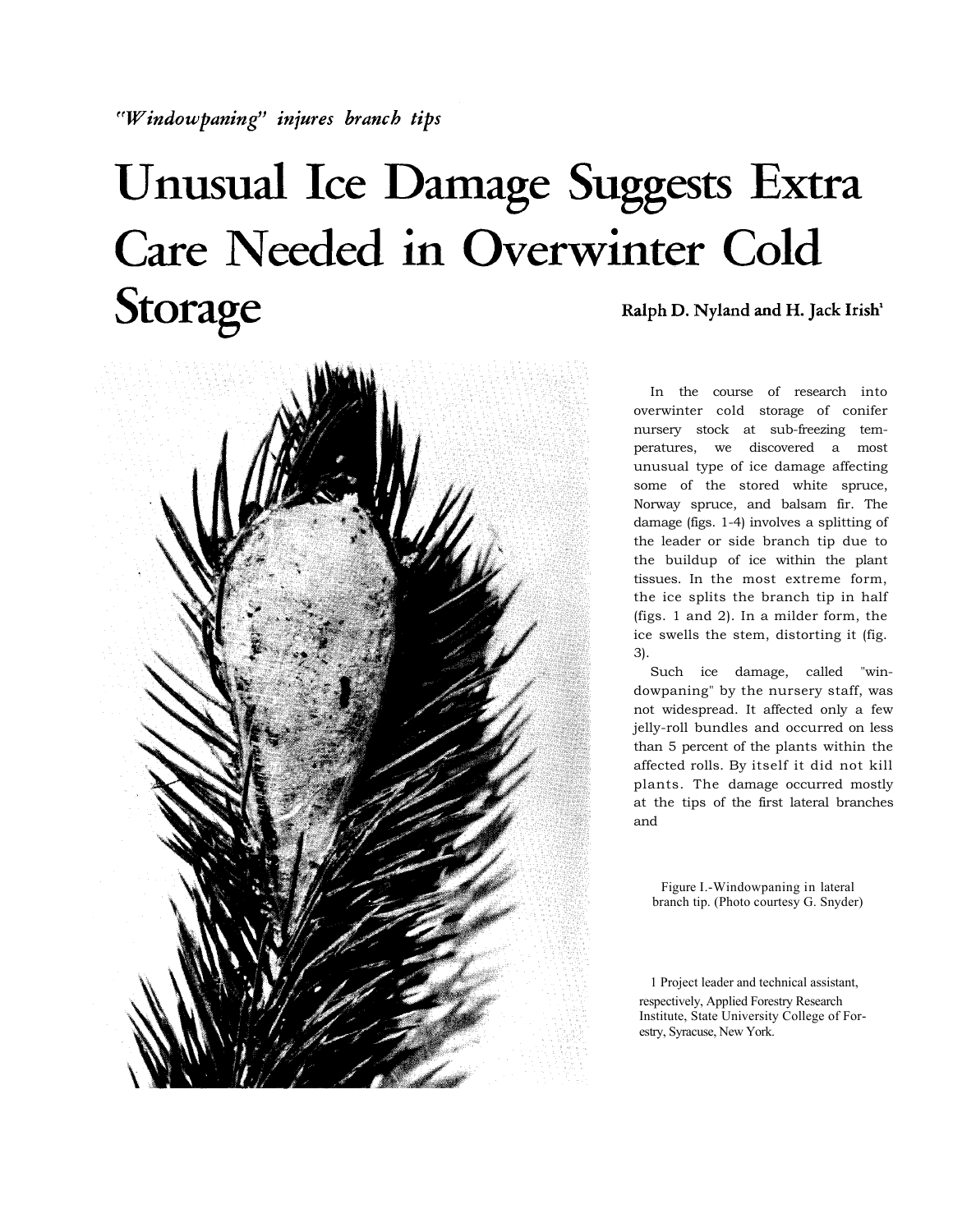affected only 3 to 4 inches of the of moisture from roots to branches. branch tip (fig. 4). On a few plants, it With was found on the terminal shoot. Buds

and, branches below the splitting were the continuous freezing of newly not affected and appeared normal.

How did the "windowpaning" occur? We do not know exactly, but Eventually, these accumulated to such a by referring to storage chamber degree that the branch split open, temperature records, our observations exposing the ice. Presumably, ice during storage, and our recollections would con-

of the operations involved in placing the stock in storage, we have hypothesized a possible explanation.

For part of our research, the nursery's staff lifted the white spruce, Norway spruce, and balsam fir seedlings during mid-October 1970, wrapped them into standard jelly-roll bundles, stacked them on palletized crates, filling each crate to capacity, and moved the crates into the freezer for storage. Air temperature within the freezer was kept initially at about 29-33°F, and later controlled to 28- 29°F. Our intent was to freeze the stock and keep it frozen throughout the winter.

In stacking the rolls on pallets and arranging them within the chamber, we inadvertently set them quite close together, creating an almost solid mass of seedlings. As a result, the jelly-roll bundles on the top of the piles froze properly, but apparently acted to insulate those underneath. Packing materials and the roots within the rolls at the bottom of the stacks did not freeze. However, the tips of the plants were constantly exposed to subfreezing temperatures. Hence, roots of the plants remained unfrozen and in contact with free moisture in the packing material while the tops were frozen. These conditions persisted for an extend-

ed period before we recognized the situation.

We speculate that water within the branches at the tips of the plants froze. Ice may have then created a pressure gradient within the plant, causing a flow

arriving moisture at the edge of the frozen zone of plant tissue, ice deposits up within the branches.

Figure 2.-Damage to branch tip from windowpaning. (Photo courtesy G. Snyder)